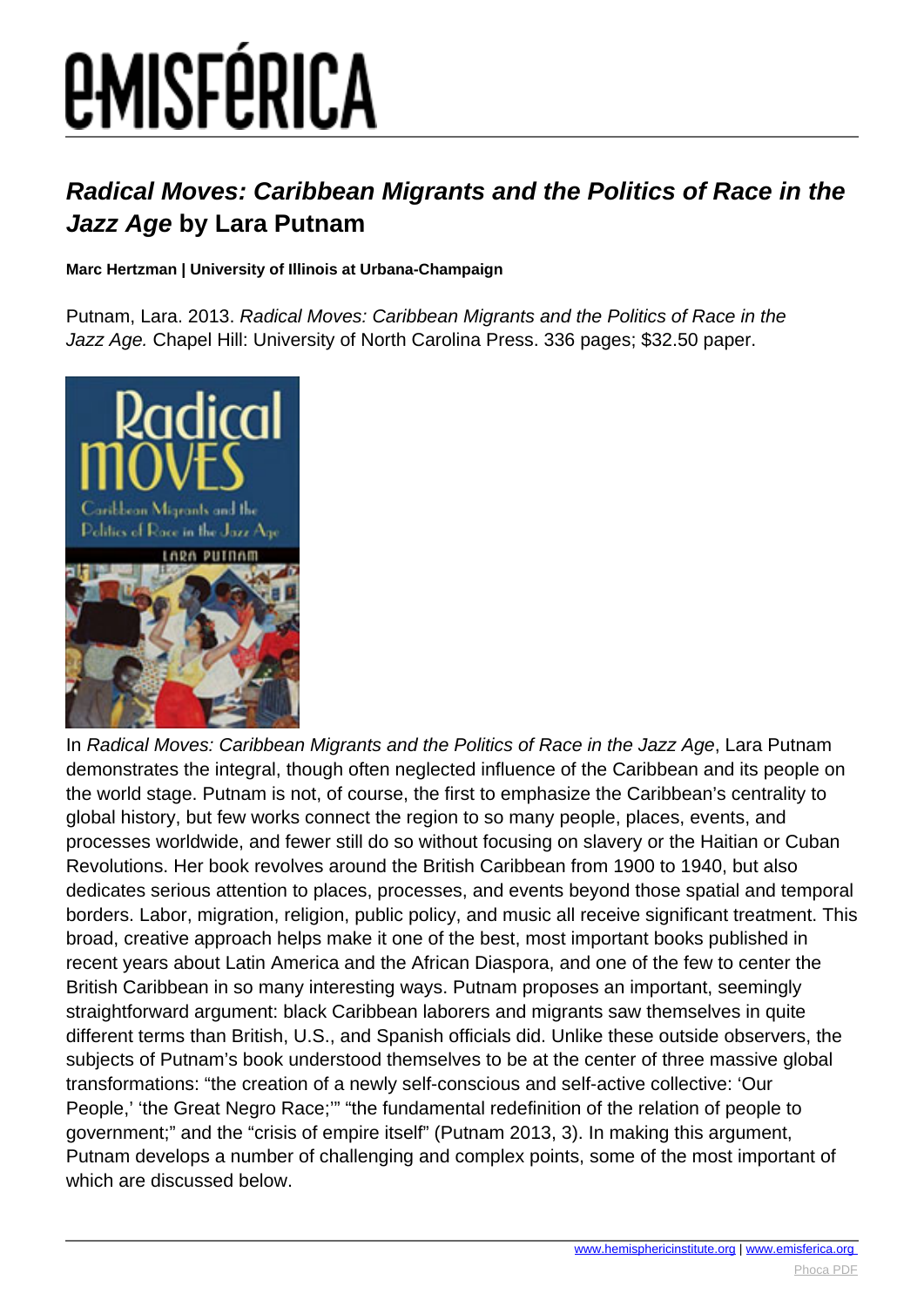# *<u>EMISFÉRICA</u>*

While mindful of famous figures, leaders, and activists, the book highlights "unremarkable men and women doing their best to live unremarkable lives" who nonetheless indelibly shaped the twentieth century. "Sometimes," Putnam writes, "the experiences and ideas of not-very-powerful people in not-very-prominent places generate very powerful change" (1). Putnam drives this point home by tying the stories and lives of such people to those of the powerful and known. In the process, she presents a number of surprises and provocations. It is not exactly common knowledge, for example, that the "most trusted deputy" of Sun Yat-sen, Republican China's "founding father," was Eugene Chen, who was born in Trinidad and spent his formative years there (117). After leaving the island in 1911, he became a force in Chinese foreign policy. Putnam weaves stories like Chen's together with others who had their hands on the levers of power. Through the example of Marcus Garvey, she illustrates the kind of trade off and dilemma that empires foist on their denizens, and the unsavory choices that some make in response. When Garvey chose to support Jamaican anti-Asian immigration rules and defined those rules as crucial to local sovereignty, he not only revealed the paradoxes of empire, but also embraced the kind of policy that he might have otherwise strenuously opposed. The payoff for most Jamaicans was meager, especially in comparison to Latin American nations, where populist regimes successfully (if momentarily) redistributed wealth and reshaped the relationship between state and citizen. Putnam suggests that few such prizes were to be had in Jamaica: "By making the right to enact race-based exclusion the yardstick to rights within empire, Garvey put his imprimatur on a symbolic bargain that offered Jamaica's black masses all of the xenophobia and none of the populism" (114).

As if taking this kind of critical look at Garvey were not enough, Putnam gets really blasphemous by suggesting a plausible alternative genealogy for "reggae"—the word, she carefully points out, though not the music. In chapter five, Putnam describes how men, women, and teens gathered in Port Limón, Costa Rica, to dance at gatherings called the "weekly regge" decades before musicians in Jamaica pioneered the form. Like the West Indian entrepreneurs who journeyed to the outer-edge of the circum-Caribbean (also known as New York) to build and shape the city's emerging jazz scene, those who attended the parties in Port Limón were surely among the massive waves of people who crisscrossed the region, impacting cultural meanings near and far in the process, and in this case possibly planting seeds that would sprout decades later in the soil tilled by Bob Marley and others. Putnam uses this history to illustrate how 1930 Limón was "more tightly linked" to Kingston "than Kingston was to any port in any British Caribbean territory" (156). This kind of unorthodox geographical orientation challenges typical accounts of empire and beckons scholars to write new histories of Caribbean places that the book does not cover in detail—Puerto Rico, for example.

Putnam also engages the now well-discussed rumors of child-sacrifice that coursed through the islands during the early twentieth century, stoking racism and indiscriminate popular violence against people of African descent (Chapter Two). In recent years, scholars have used the rumors as a window into racist pathologies and politics, focusing mainly on what the rumors may tell us about the consolidation of elite power and the violent exclusion and marginalization